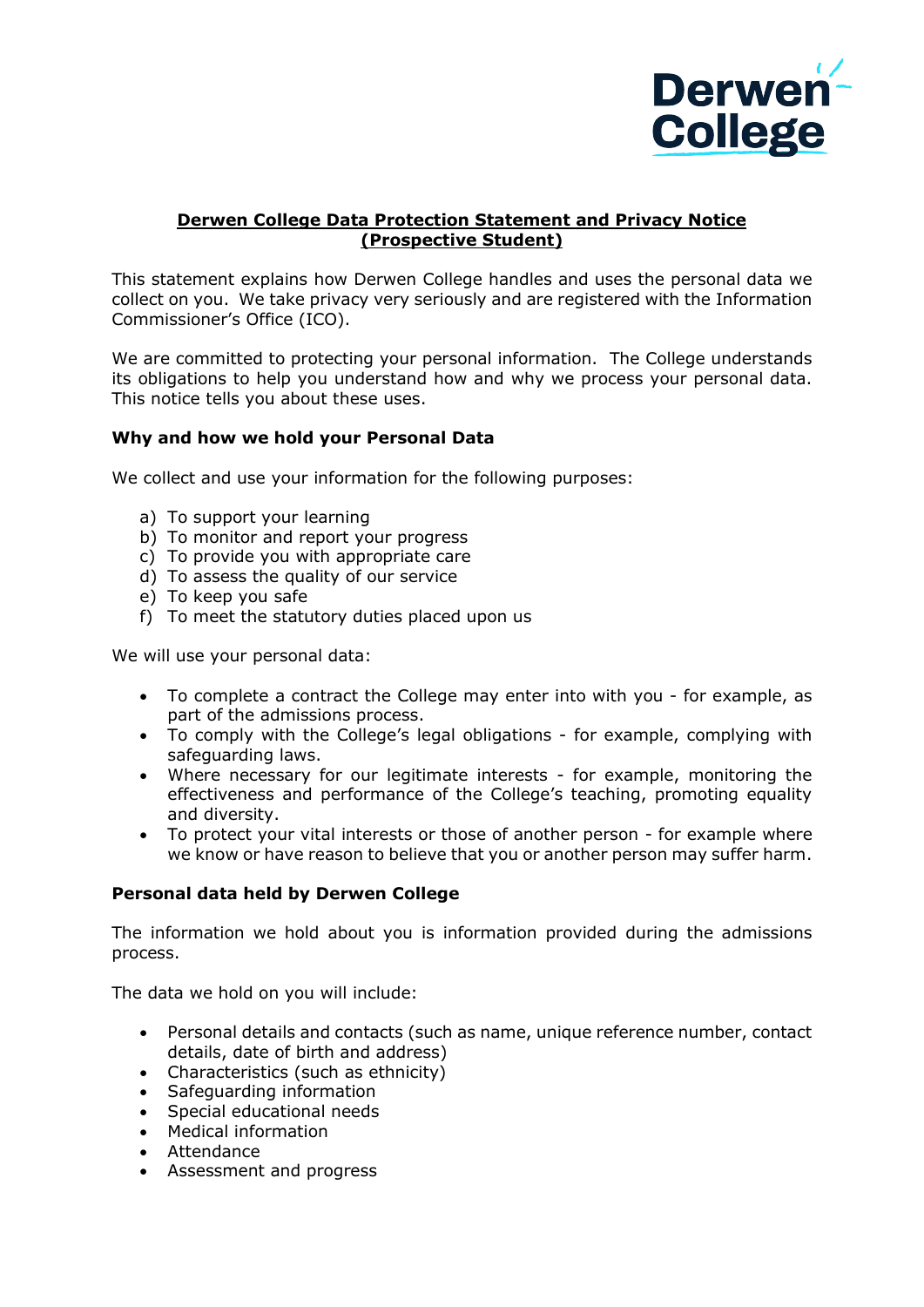- Behavioural information
- Details of your previous education and qualifications
- Accidents and incidents
- Equal opportunities monitoring data

The sensitive personal data which we hold can relate to racial or ethnic origin, political opinions, religious or philosophical beliefs, genetic/biometric data, data concerning health or your sex life or orientation.

#### **Sharing your data with others**

Within Derwen College, personal data, including sensitive personal data, may be shared between members of staff who legitimately need the information to carry out their normal duties.

Derwen College may pass on your personal data to third parties and the relevant data may be shared with:

- Your local authority
- Your social worker
- Your Parent or Guardian
- Hospitals or Medical Practitioners
- Pharmacy
- $\bullet$  COC
- Ofsted
- Shropshire Safeguarding
- Government bodies e.g. ESFA
- Awarding bodies e.g. City & Guilds, Agored Cymru, Peersons and RSPH

Derwen College will not share data with any party not mentioned above unless required by law or with your consent.

### **Transfer of personal data to other countries**

Your personal information will not be transferred to countries outside of the European Union.

### **How long data is kept**

We will keep your personal data only as long as is necessary and in accordance with our Data Protection Policy and Retention Policy. Data will be securely destroyed when no longer required.

### **Your rights**

You have the right to request access to your personal data, you can also ask for data to be amended.

If you have provided consent for the processing of your data you have the right (in certain circumstances) to withdraw consent at any time.

You also have the right to make a complaint to the Information Commissioners' Office if you believe that we have not complied with the requirements of the GDPR or DPA with regard to your personal data.